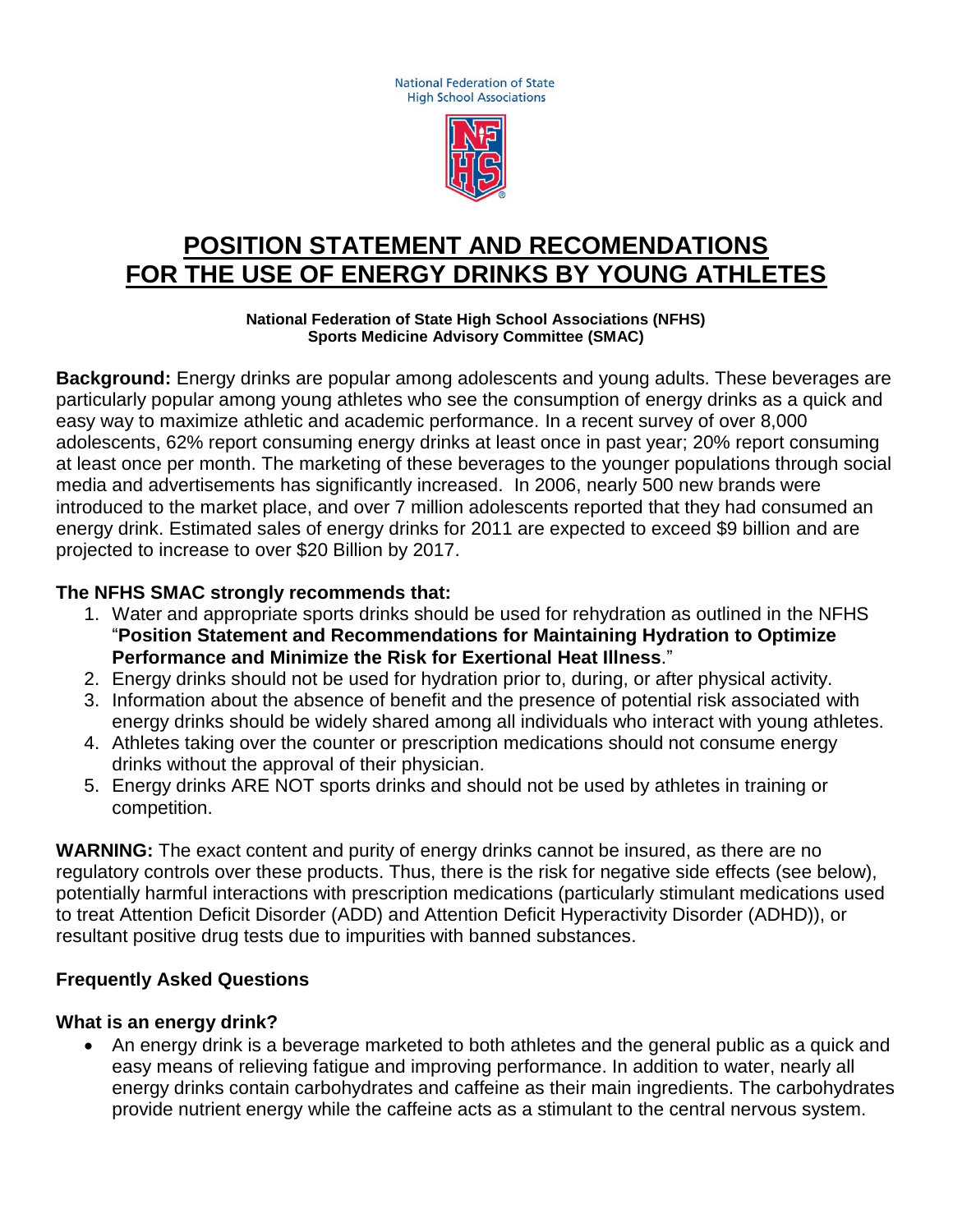### **What are the differences between an energy drink and a sports drink?**

 Sports drinks are designed to provide rehydration during or after athletic activity. While contents vary, most sports drinks contain a 6 to 8% carbohydrate solution and a mixture of electrolytes. The carbohydrate and electrolyte concentrations are formulated to allow maximal absorption of the fluid by the gastrointestinal tract. Energy drinks often contain a higher concentration of carbohydrate (usually 8 to 11%), and thus a larger number of calories than sports drinks. They also contain high amounts of caffeine and, in some cases, other nutritional supplements. Other ingredients with caffeine-like effects may be present; yet, typically their caffeine content is not noted. **Energy drinks are not appropriate for hydrating or rehydrating athletes during physical activity and should not be used in such circumstances**.

# **What ingredients are found in energy drinks?**

- *Carbohydrates* Most energy drinks have from 18g to 25g of carbohydrate per 8 ounces. The high carbohydrate concentration can delay gastric emptying and impede absorption of fluid in the gastrointestinal tract.
- *Caffeine* Nearly all energy drinks contain some quantity of "natural" or synthetic caffeine. The caffeine concentration may range from the equivalent to an 8 ounce cup of coffee (85mg) to more than three times that amount.
- *Herbs* Many energy drinks include herbal forms of caffeine such as guarana seeds, kola nuts, and Yerba mate leaves, in addition to synthetic caffeine. The "performance enhancing" effects, safety, and health benefits of other herbs like Astragalus, Echinacea, Ginko biloba, ginseng, and countless others have not been well established by scientific studies.
- *Vitamins* Athletes with reasonably good diets should be assured that they are at low risk for vitamin deficiency and typically do not need supplementation. There is no evidence to suggest that vitamin supplementation improves athletic performance. Female athletes may benefit from iron and calcium supplements; but, those are more easily and inexpensively obtained in supplement form rather than from energy drinks.
- *Proteins and amino acids* Only a small amount of protein is used as fuel for exercise. Carbohydrates are utilized as the primary fuel source. To date, there is no definitive evidence that amino acid supplementation enhances athletic performance.
- Other ingredients- With the hundreds of energy drink brands that are available, the potential ingredients which they may contain are virtually unlimited. Possible additions include pyruvate, creatine, carnitine, medium-chain triglycerides, taurine and even oxygen.
- Recent manufacturer trends to mix energy drinks in alcoholic beverages is specifically concerning for the potential abuse of alcohol and the resultant higher amounts of alcohol consumption.

# **What are the possible negative effects of using energy drinks?**

- *Central nervous system* Caffeine often has the effect of making a person feel "energized." Studies have shown some performance-enhancing benefits from caffeine at doses of 6mg/kg of body weight. However, these and higher doses of caffeine may produce light headedness, tremors, impaired sleep, suppression of appetite, and difficulty with fine motor control.
- *Gastrointestinal system* The high concentrations of carbohydrates often found in energy drinks may delay gastric emptying, resulting in a feeling of being bloated. Abdominal cramping may also occur. Both carbohydrates and caffeine in the high concentrations found in most energy drinks may cause diarrhea.
- *Dehydration* Energy drinks should not be used for pre- or rehydration. The high carbohydrate concentration can delay gastric emptying and slow absorption from the gastrointestinal tract, and, may cause diarrhea. Caffeine can act as a diuretic and, therefore, may result in increased fluid loss.